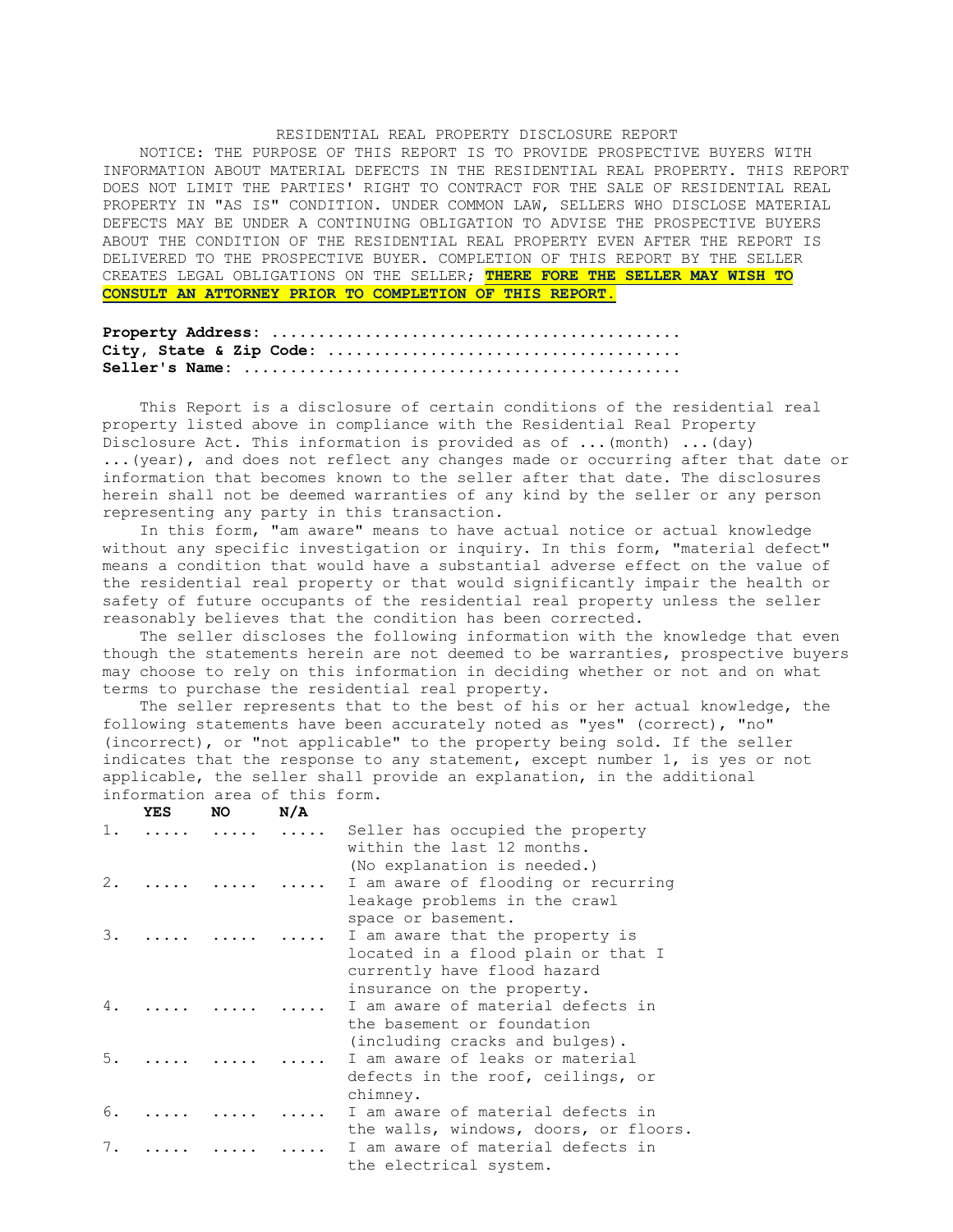| 8.  |                |         | I am aware of material defects in<br>the plumbing system (includes<br>such things as water heater, sump<br>pump, water treatment system,<br>sprinkler system, and swimming<br>pool).                       |
|-----|----------------|---------|------------------------------------------------------------------------------------------------------------------------------------------------------------------------------------------------------------|
| 9.  | .              | .       | I am aware of material defects in<br>the well or well equipment.                                                                                                                                           |
| 10. |                | .       | I am aware of unsafe conditions in<br>the drinking water.                                                                                                                                                  |
| 11. |                | .       | I am aware of material defects in<br>the heating, air conditioning, or<br>ventilating systems.                                                                                                             |
| 12. |                |         | I am aware of material defects in<br>the fireplace or woodburning<br>stove.                                                                                                                                |
| 13. |                |         | I am aware of material defects in<br>the septic, sanitary sewer, or<br>other disposal system.                                                                                                              |
| 14. | $\ldots$       | 1.1.1.1 | I am aware of unsafe concentrations<br>of radon on the premises.                                                                                                                                           |
| 15. |                | 1.1.1.1 | I am aware of unsafe concentrations<br>of or unsafe conditions relating<br>to asbestos on the premises.                                                                                                    |
|     | $16. \ldots$   | .       | I am aware of unsafe concentrations<br>of or unsafe conditions relating<br>to lead paint, lead water pipes,<br>lead plumbing pipes or lead in                                                              |
| 17. |                |         | the soil on the premises.<br>I am aware of mine subsidence,<br>underground pits, settlement,<br>sliding, upheaval, or other earth<br>stability defects on the<br>premises.                                 |
| 18. |                |         | I am aware of current infestations<br>of termites or other wood boring<br>insects.                                                                                                                         |
| 19. |                |         | I am aware of a structural defect<br>caused by previous infestations<br>of termites or other wood boring<br>insects.                                                                                       |
|     | $20. \ldots$ . |         | I am aware of underground fuel<br>storage tanks on the property.                                                                                                                                           |
| 21. | $\ldots$       |         | I am aware of boundary or lot line<br>disputes.                                                                                                                                                            |
| 22. |                | .       | I have received notice of violation<br>of local, state or federal laws<br>or regulations relating to this<br>property, which violation has not                                                             |
| 23. |                |         | been corrected.<br>I am aware that this property has<br>been used for the manufacture<br>of methamphetamine as<br>defined in Section 10 of<br>the Methamphetamine Control<br>and Community Protection Act. |
|     |                |         |                                                                                                                                                                                                            |

 Note: These disclosures are not intended to cover the common elements of a condominium, but only the actual residential real property including limited common elements allocated to the exclusive use thereof that form an integral part of the condominium unit.

 Note: These disclosures are intended to reflect the current condition of the premises and do not include previous problems, if any, that the seller reasonably believes have been corrected.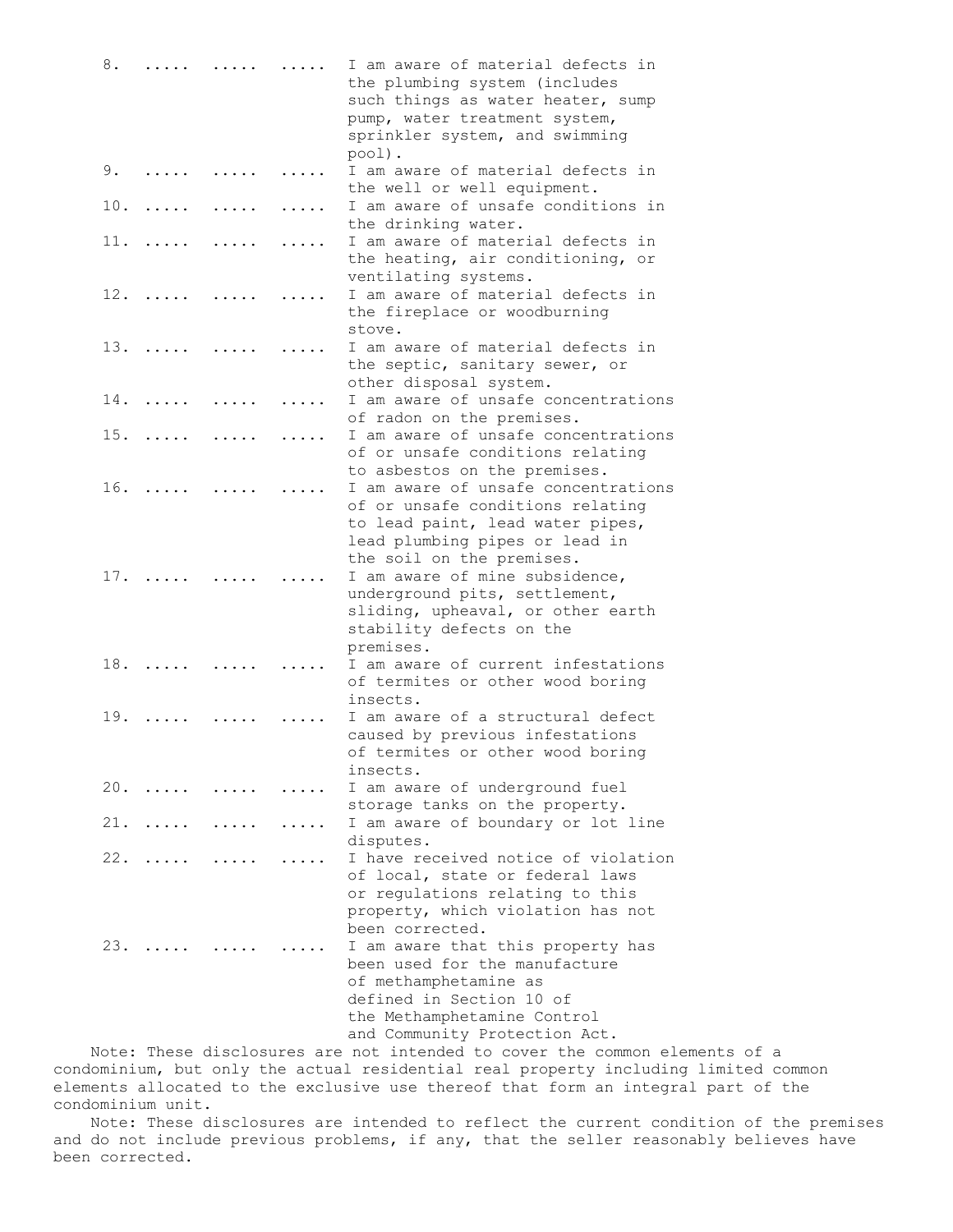**If any of the above are marked "not applicable" or "yes", please explain here or use additional pages, if necessary:**

.............................................................. .............................................................. .............................................................. Check here if additional pages used: .....

Seller certifies that seller has prepared this statement and certifies that the information provided is based on the actual notice or actual knowledge of the seller without any specific investigation or inquiry on the part of the seller. The seller hereby authorizes any person representing any principal in this transaction to provide a copy of this report, and to disclose any information in the report, to any person in connection with any actual or anticipated sale of the property.

**Seller: ............................... Date: ................ Seller: ............................... Date: ................**

THE PROSPECTIVE BUYER IS AWARE THAT THE PARTIES MAY CHOOSE TO NEGOTIATE AN AGREEMENT FOR THE SALE OF THE PROPERTY SUBJECT TO ANY OR ALL MATERIAL DEFECTS DISCLOSED IN THIS REPORT ("AS IS"). THIS DISCLOSURE IS NOT A SUBSTITUTE FOR ANY INSPECTIONS OR WARRANTIES THAT THE PROSPECTIVE BUYER OR SELLER MAY WISH TO OBTAIN OR NEGOTIATE. THE FACT THAT THE SELLER IS NOT AWARE OF A PARTICULAR CONDITION OR PROBLEM IS NO GUARANTEE THAT IT DOES NOT EXIST. THE PROSPECTIVE BUYER IS AWARE THAT HE MAY REQUEST AN INSPECTION OF THE PREMISES PERFORMED BY A QUALIFIED PROFESSIONAL.

**Prospective Buyer: .................. Date: ...... Time: .... Prospective Buyer: .................. Date: ...... Time: ....** (Source: P.A. 98-754, eff. 1-1-15.)

(765 ILCS 77/5)

 Sec. 5. Definitions. As used in this Act, unless the context otherwise requires, the following terms have the meaning given in this Section.

 "Residential real property" means real property improved with not less than one nor more than 4 residential dwelling units; units in residential cooperatives; or, condominium units, including the limited common elements allocated to the exclusive use thereof that form an integral part of the condominium unit. The term includes a manufactured home as defined in subdivision (53) of Section 9-102 of the Uniform Commercial Code that is real property as defined in the Conveyance and Encumbrance of Manufactured Homes as Real Property and Severance Act.

 "Seller" means every person or entity who is an owner, beneficiary of a trust, contract purchaser or lessee of a ground lease, who has an interest (legal or equitable) in residential real property. However, "seller" shall not include any person who has both (i) never occupied the residential real property and (ii) never had the management responsibility for the residential real property nor delegated such responsibility for the residential real property to another person or entity.

 "Prospective buyer" means any person or entity negotiating or offering to become an owner or lessee of residential real property by means of a transfer for value to which this Act applies.

(Source: P.A. 98-749, eff. 7-16-14; 99-78, eff. 7-20-15.)

(765 ILCS 77/10)

 Sec. 10. Except as provided in Section 15, this Act applies to any transfer by sale, exchange, installment land sale contract, assignment of beneficial interest, lease with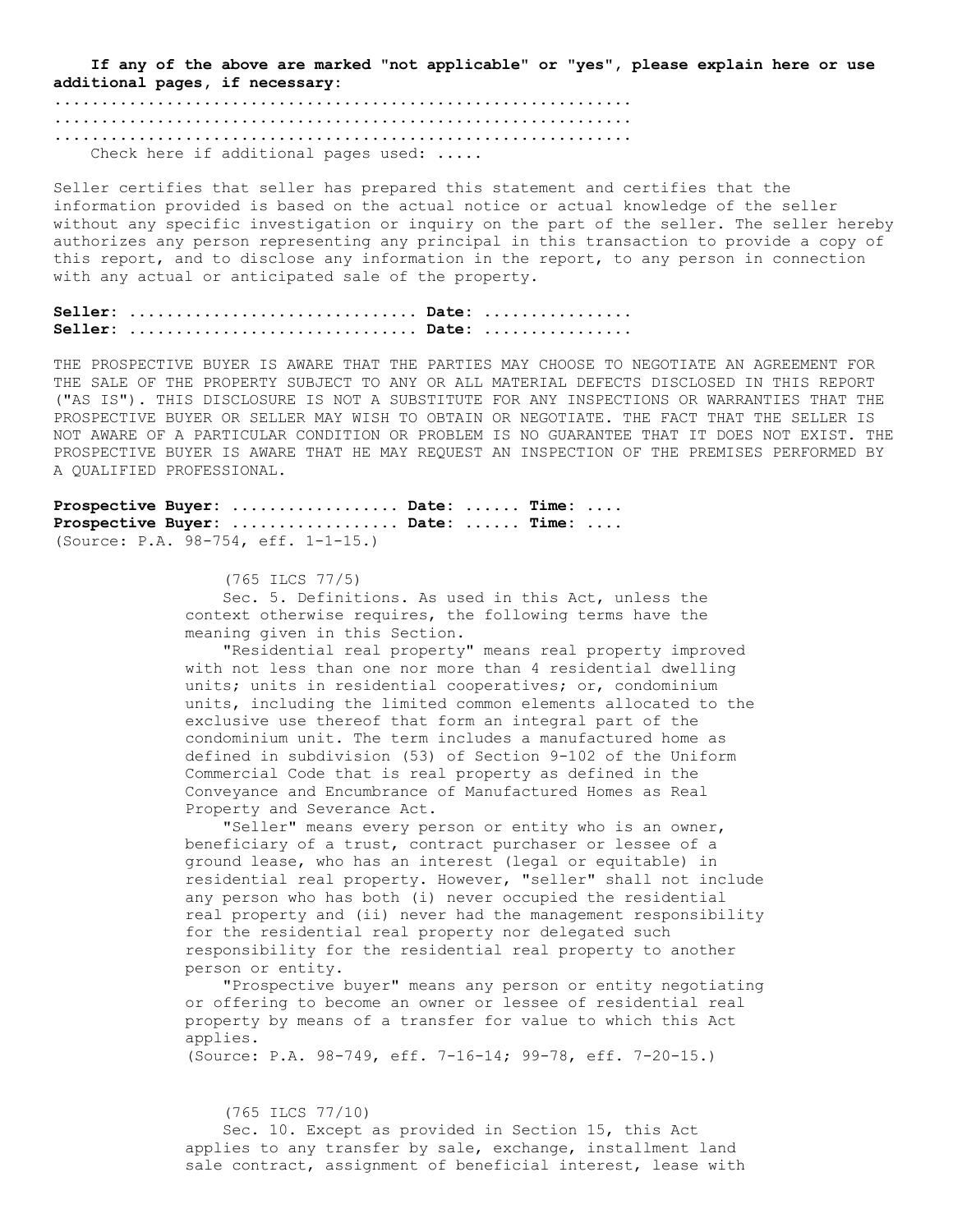an option to purchase, ground lease, or assignment of ground lease of residential real property. (Source: P.A. 88-111.)

(765 ILCS 77/15)

 Sec. 15. The provisions of this Act do not apply to the following:

 (1) Transfers pursuant to court order, including, but not limited to, transfers ordered by a probate court in administration of an estate, transfers between spouses resulting from a judgment of dissolution of marriage or legal separation, transfers pursuant to an order of possession, transfers by a trustee in bankruptcy, transfers by eminent domain, and transfers resulting from a decree for specific performance.

 (2) Transfers from a mortgagor to a mortgagee by deed in lieu of foreclosure or consent judgment, transfer by judicial deed issued pursuant to a foreclosure sale to the successful bidder or the assignee of a certificate of sale, transfer by a collateral assignment of a beneficial interest of a land trust, or a transfer by a mortgagee or a successor in interest to the mortgagee's secured position or a beneficiary under a deed in trust who has acquired the real property by deed in lieu of foreclosure, consent judgment or judicial deed issued pursuant to a foreclosure sale.

 (3) Transfers by a fiduciary in the course of the administration of a decedent's estate, guardianship, conservatorship, or trust.

 (4) Transfers from one co-owner to one or more other coowners.

 (5) Transfers pursuant to testate or intestate succession.

 (6) Transfers made to a spouse, or to a person or persons in the lineal line of consanguinity of one or more of the sellers.

 (7) Transfers from an entity that has taken title to residential real property from a seller for the purpose of assisting in the relocation of the seller, so long as the entity makes available to all prospective buyers a copy of the disclosure form furnished to the entity by the seller.

(8) Transfers to or from any governmental entity.

 (9) Transfers of newly constructed residential real property that has not been occupied. (Source: P.A. 88-111.)

(765 ILCS 77/20)

 Sec. 20. A seller of residential real property shall complete all applicable items in the disclosure document described in Section 35 of this Act. The seller shall deliver to the prospective buyer the written disclosure statement required by this Act before the signing of a written agreement by the seller and prospective buyer that would, subject to the satisfaction of any negotiated contingencies, require the prospective buyer to accept a transfer of the residential real property.

(Source: P.A. 88-111.)

 (765 ILCS 77/25) Sec. 25. Liability of seller.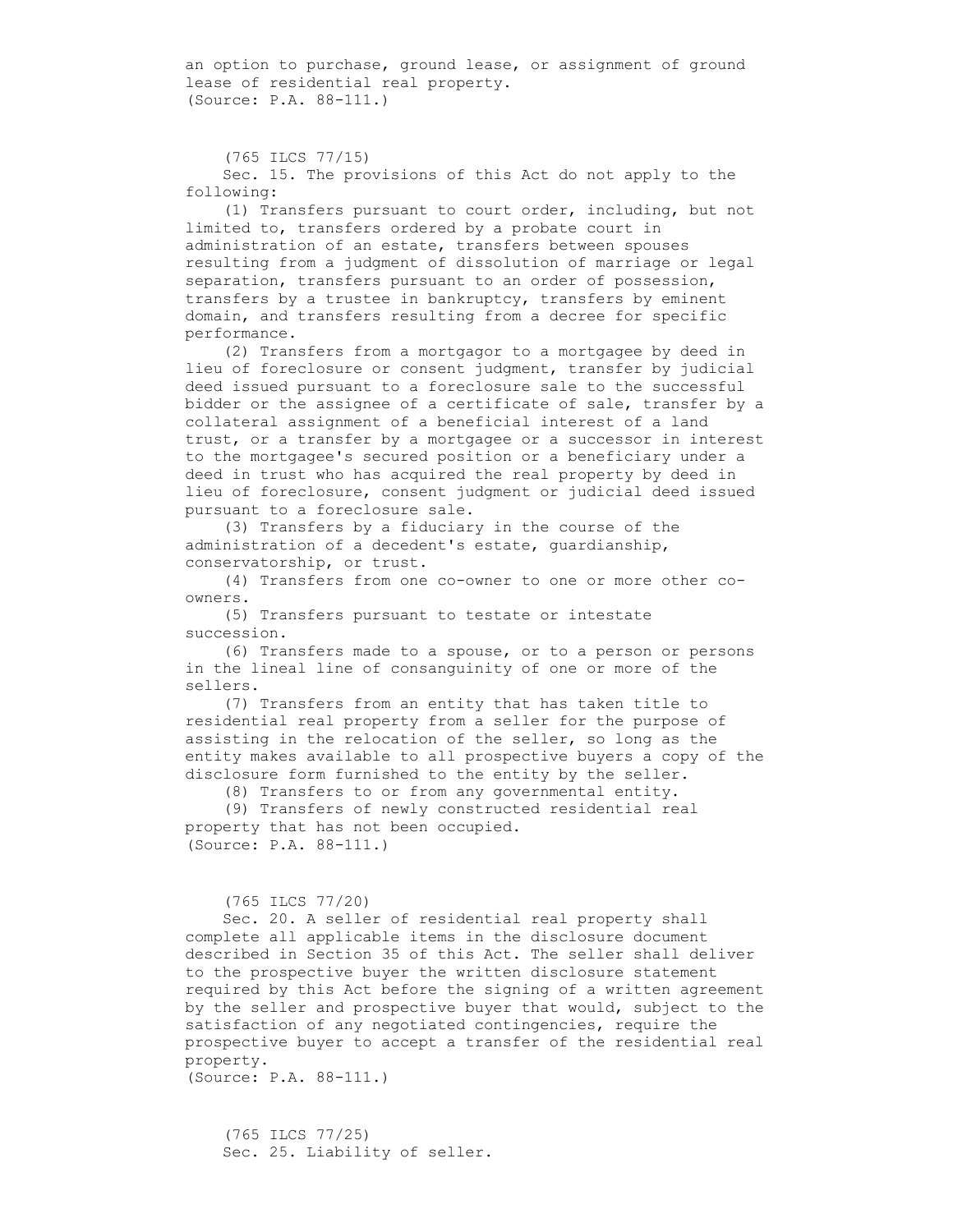(a) The seller is not liable for any error, inaccuracy, or omission of any information delivered pursuant to this Act if (i) the seller had no knowledge of the error, inaccuracy, or omission, (ii) the error, inaccuracy, or omission was based on a reasonable belief that a material defect or other matter not disclosed had been corrected, or (iii) the error, inaccuracy, or omission was based on information provided by a public agency or by a licensed engineer, land surveyor, structural pest control operator, or by a contractor about matters within the scope of the contractor's occupation and the seller had no knowledge of the error, inaccuracy, or omission.

 (b) The seller shall disclose material defects of which the seller has actual knowledge.

 (c) The seller is not obligated by this Act to make any specific investigation or inquiry in an effort to complete the disclosure statement.

(Source: P.A. 90-383, eff. 1-1-98.)

## (765 ILCS 77/30)

 Sec. 30. Disclosure supplement. If, prior to closing, any seller has actual knowledge of an error, inaccuracy, or omission in any prior disclosure document after delivery of that disclosure document to a prospective buyer, that seller shall supplement the prior disclosure document with a written supplemental disclosure.

(Source: P.A. 90-383, eff. 1-1-98; 91-357, eff. 7-29-99.)

(765 ILCS 77/40)

 Sec. 40. Material defect. If a material defect is disclosed in the Residential Real Property Disclosure Report, after acceptance by the prospective buyer of an offer or counter-offer made by a seller or after the execution of an offer made by a prospective buyer that is accepted by the seller for the conveyance of the residential real property, then the prospective buyer may, within 3 business days after receipt of that report by the prospective buyer, terminate the contract or other agreement without any liability or recourse except for the return to prospective buyer of all earnest money deposits or down payments paid by prospective buyer in the transaction. If a material defect is disclosed in a supplement to this disclosure document, the prospective buyer shall not have a right to terminate unless the material defect results from an error, inaccuracy, or omission of which the seller had actual knowledge at the time the prior disclosure document was completed and signed by the seller. The right to terminate the contract, however, shall no longer exist after the conveyance of the residential real property. For purposes of this Act the termination shall be deemed to be made when written notice of termination is personally delivered to at least one of the sellers identified in the contract or other agreement or when deposited, certified or registered mail, with the United States Postal Service, addressed to one of the sellers at the address indicated in the contract or agreement, or, if there is not an address contained therein, then at the address indicated for the residential real property on the report.

(Source: P.A. 90-383, eff. 1-1-98.)

 (765 ILCS 77/45) Sec. 45. This Act is not intended to limit or modify any